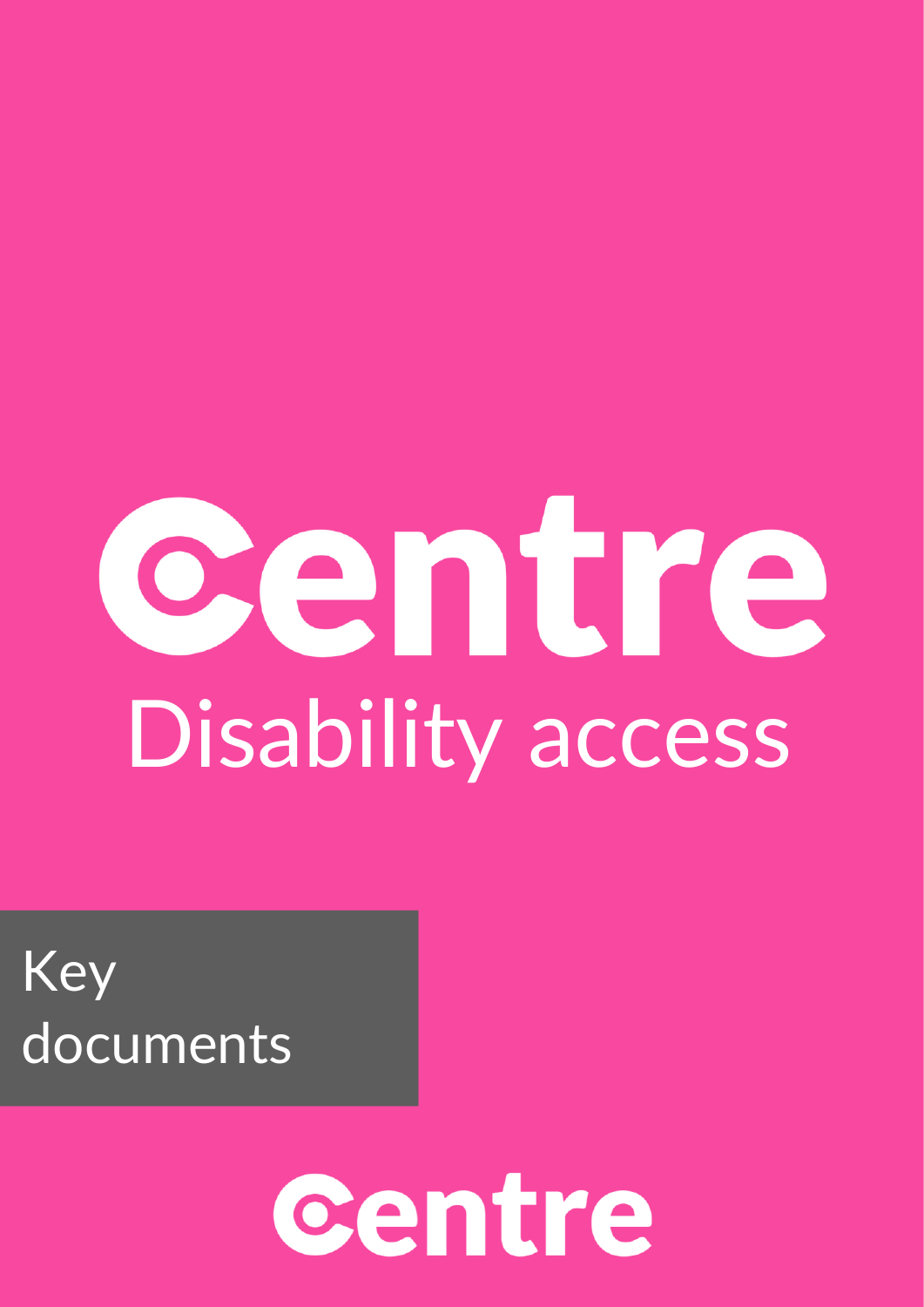## **Date these procedures came into effect:** 31/12/2021

## **Date these procedures must be updated by:** 01/01/2023

**Written by:** Torrin Wilkins and Jasneet Samrai.

## **This document sets out:**

How we try to make with Centre accessible, our progress on doing so and how you can contact us to improve our disability access.

## **Who is covered by this policy?**

This is applicable to all members of Centre and the wider public. It covers, but is not limited to our website, social media, and events.

## **How we try to make Centre accessible.**

In order to ensure that our work remains accessible to as many people as possible, we aim to follow the Government's accessibility requirements for public sector services. Whilst we are not operating within the public sector, these requirements are designed with inclusivity in mind, therefore it was important to us to follow them.

Additionally, we have added on some other requirements of our own. These are to further accessibility beyond public sector standards.

## **List of requirements**

Below is the list of accessibility requirements that are set out by the Government and our review of whether we meet them or not. They key is as follows:

- Green- The requirement is met.
- Orange- The requirement is partially met.
- Red- The requirement is not met at all.
- N/A- Non-applicable. We are unable to test whether this requirement is met at this point in time.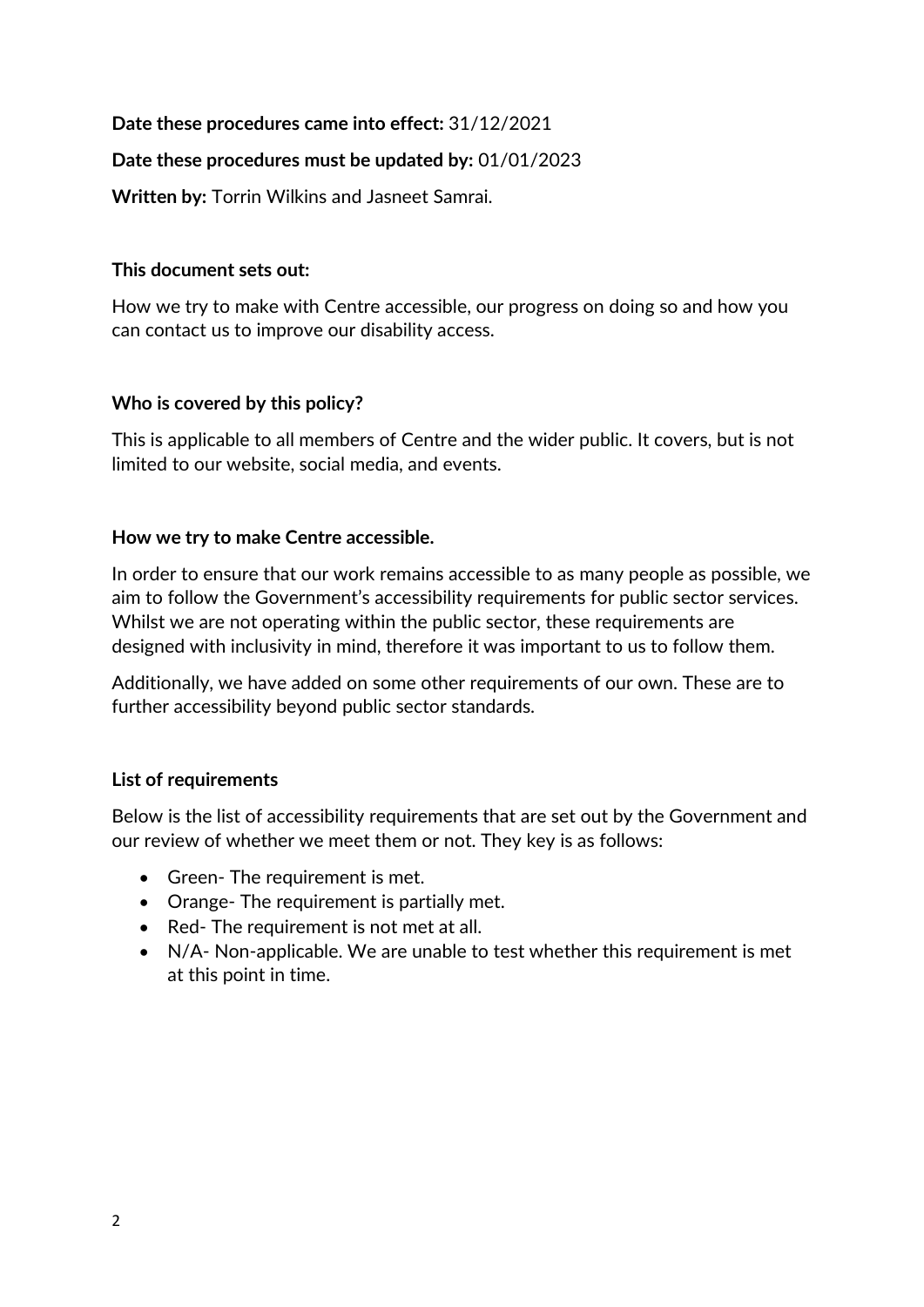# Requirements:

## **Done:**

**Provide captions for video:** We add subtitles to all new videos that we release.

**Make sure content is structured logically and can be navigated by a screen reader:**  No comment.

**Not use colour as the only way to explain or distinguish something.** Whilst colour is often used to explain things, it is not the only way in which we differentiate between things.

**Use text colours that show up clearly against the background colour.** We have a clear guide as to what colours are to be used on our website and social media. We also have a clear style guide which explains how these should be used to ensure that everything remains readable.

**Make sure every feature can be used when text size is increased by 200% and that content reflows to a single column when it is increased by 400%.** Our website does this automatically.

**Make sure your service is responsive- for example to the user's device, page orientation and font size they like to use.** Our website responds well to other devices, page orientations and font sizes- with the 'blocks' of content being able to adapt easily.

**Not use blinking or flashing content- or let the user disable animations.** We have no blinking or flashing content.

**Provide a 'skip to content' link.** For longer pages, it is possible to skip to the main headings within the page.

**Use descriptive titles for pages and frames.** All pages have clear descriptive titles.

**Make sure users can move through content in a way that makes sense.** The content on our website is clearly organised in a way that makes sense to the user.

**Use descriptive links so that users know where a link will take them, or what downloadable linked content is.** All links are clearly labelled as to where they are leading you and what the content of the page is. For example, if it is for a document it will clearly say 'read'.

**Use meaningful headers and labels.** All labels and headers on the website are used to improve the website organisation and improve navigation for the user.

**Only use things like mouse events or dynamic interactions when they are strictly necessary.** We ensure that all mouse events or dynamic interactions on the website are present with a clear purpose in mind.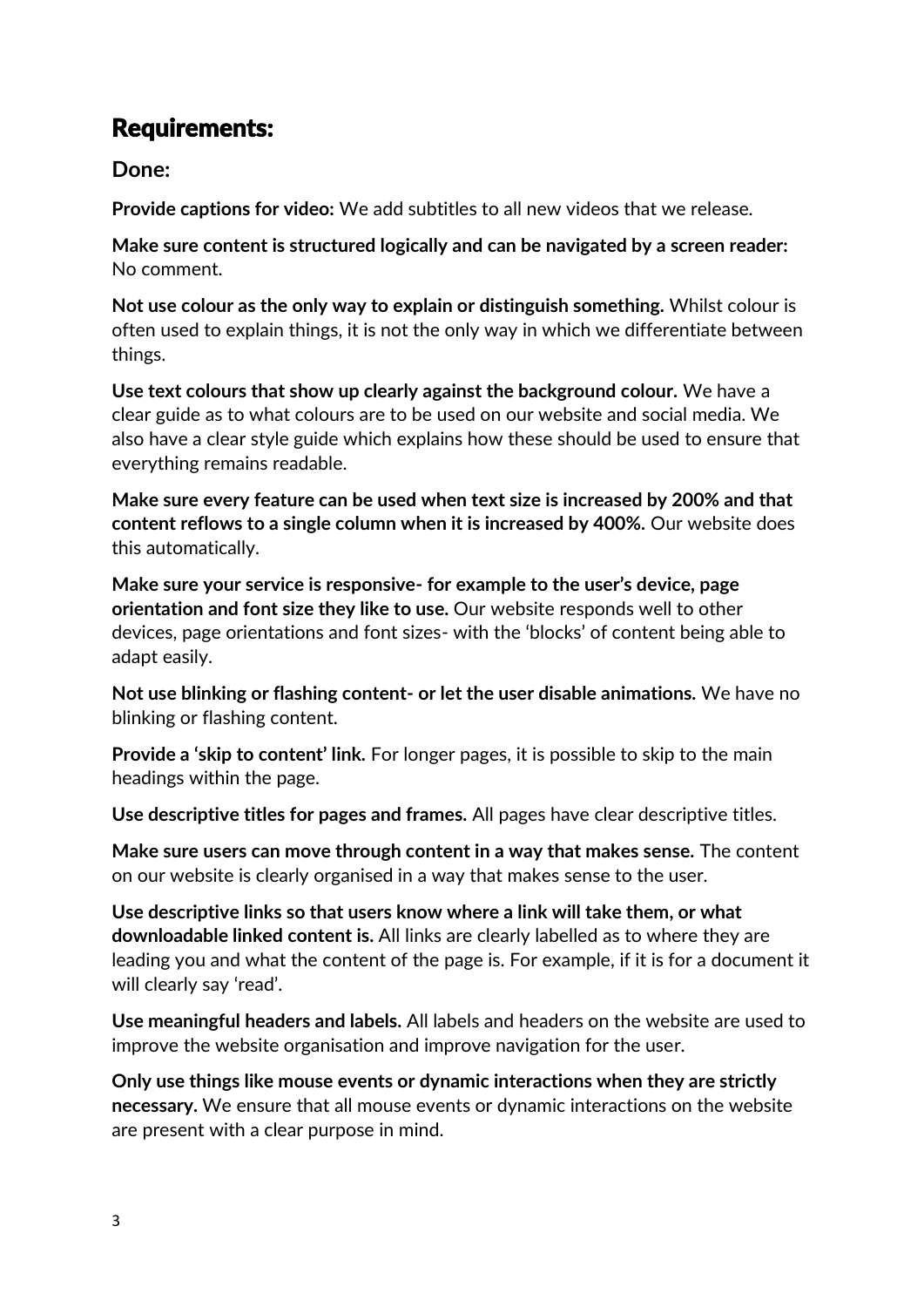**Use plain English.** Both our social media content and our website is written using easily understandable terminology. This also carries over to the style in which we write our papers.

**Keep sentences short.** All of our sentences are as simple as possible, ensuring that they are easy to understand.

**Not use words or phrases that people won't recognise- or provide an explanation if you can't avoid it.** We try to simplify political concepts as much as we can on our website, with us also providing explanations of what those words/phrases mean if they are not easily understandable. There is also simple vocabulary used universally across our website and social media.

**Explain all abbreviations and acronyms, unless they are well known and common in use.** We explain all acronyms used if they are not common in usage.

**Make it clear what language the content is written in and indicate if it changes.** We only operate in English therefore we do not need to indicate to the user if the language changes.

**Make sure the features look consistent and behave in predictable ways.** The website and its layout have a clear style guide- with the way in which features look and behave being consistent across the website.

**Make sure all form fields have visible and meaningful labels.** All form fields are clearly labelled.

**Ensure that our content is visible for those who are colour-blind.** We ensure that all of our text is clear on our websites and graphics, with the colour choices being mostly accessible for those that are colour blind. We also used RGBlind to test whether our content is accessible to those with protanopia and deuteranopia. We also used the Eye chrome extension to test for accessibility with protanopia, deuteranopia, tritanopia and achromatopsia colour blindness's

**Allowing attendees to our events to disclose any additional needs that they may have when accessing the event.** There have been no events that we have run as of yet, but future planned events will allow attendees to contact us about any additional needs.

**Provide transcripts for audio and video:** Whilst we have provided full transcripts for some videos we will also work to do this for audio recordings.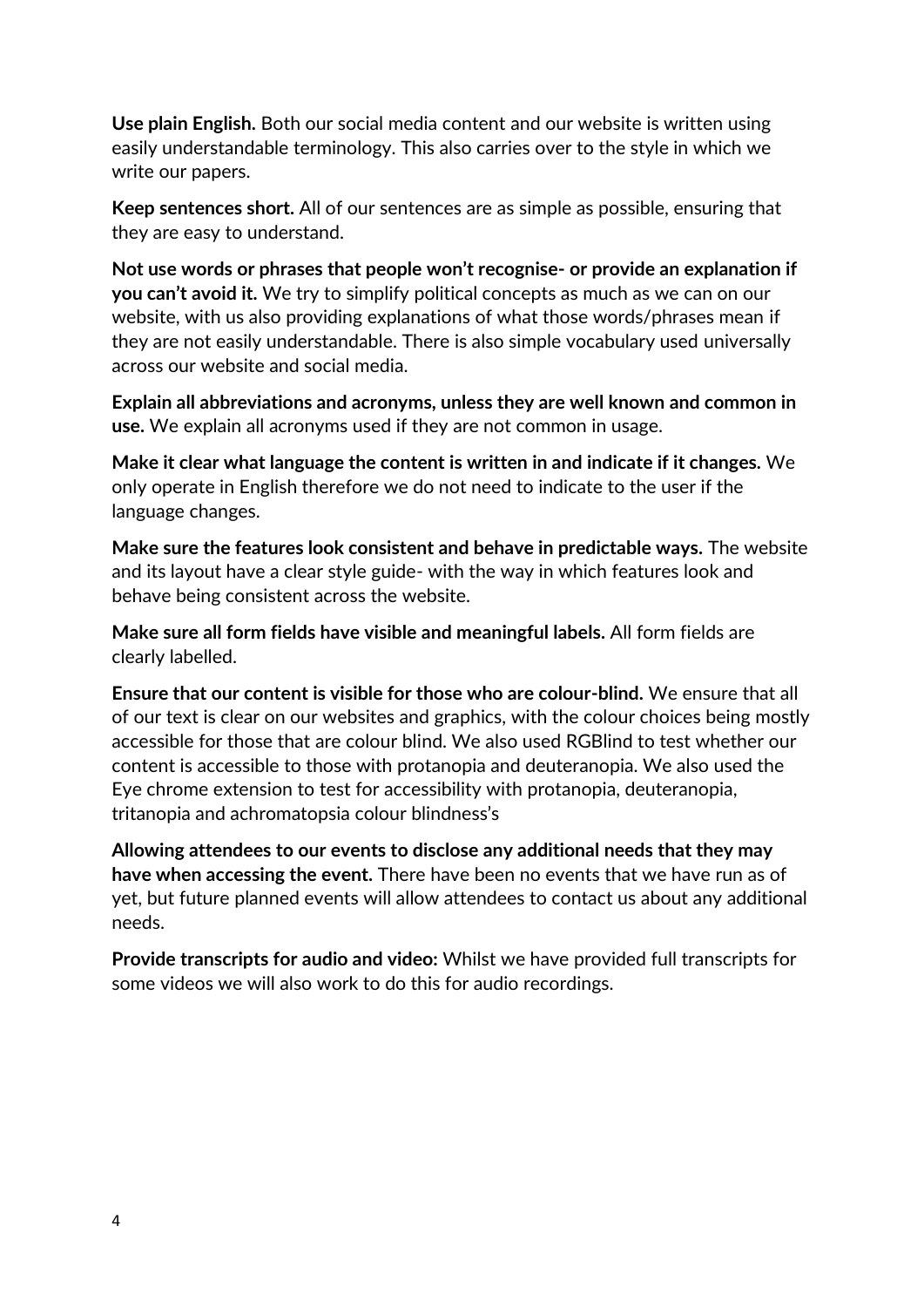## **Partially done:**

**Provide text alternatives (alt-text) for non-text content:** On our website all items have text captions which explain what they are. However, this does not include images with covers over them, videos and slideshows which WordPress does not support alt text on. We are unable to change the home page due to WordPress restricting the format in which we are able to display content. The social media posts do not have alt-text as of yet. To resolve this, we plan on posting alt-text with our social media wherever possible. [https://help.twitter.com/en/using-twitter/picture](https://help.twitter.com/en/using-twitter/picture-descriptionshttps:/help.twitter.com/en/using-twitter/picture-descriptions)[descriptionshttps:/help.twitter.com/en/using-twitter/picture-descriptions](https://help.twitter.com/en/using-twitter/picture-descriptionshttps:/help.twitter.com/en/using-twitter/picture-descriptions)

**Not use images of text on the website.** On our website, images that include text also include a plain text version alongside them or an alt text description. The only exception to this is articles where the cover image says Centre Views but we are unable to add plain text to the preformatted news sections.

**Make sure your service works well with assistive technologies.** We have tested our site with a screen reader, yet we are unable to test it with other assistive technologies. This is due to us not having the access to people who require alternative technologies to be used, meaning that we are unable to test this, and due to us not having enough funding to get these tests done privately.

**Let people play, pause, and stop any moving content on the website.** This is the case with all of the videos on the website aside from the one video on our homepage. However, we are unable to change this setting due to website restrictions that WordPress have set for us.

**Make it easy for keyboard users to see the item their keyboard or assistive technology is currently focused on- this is called 'active focus'.** We are unable to test for this due to us not having access to any keyboard-only uses. We are also unable to get these tests done privately due to us not having enough funding.

**Make it easy for people to identify and correct errors in forms.** At the moment, users are able to see and amend any areas that they have made before they submit the form. However, they are unable to correct any errors once the form has been submitted. Unfortunately, WordPress does not allow for forms to be edited once submitted.

**Simplified versions of our documents available.** Most of our key documents are available with easy read versions. In future we also hope to do this with our papers.

## **Not applicable:**

**Use proper markup for every feature so that relationships between content are defined properly:** Due to use using WordPress to publish our website and not code, we are unable to change the markup that our website uses under our current plan.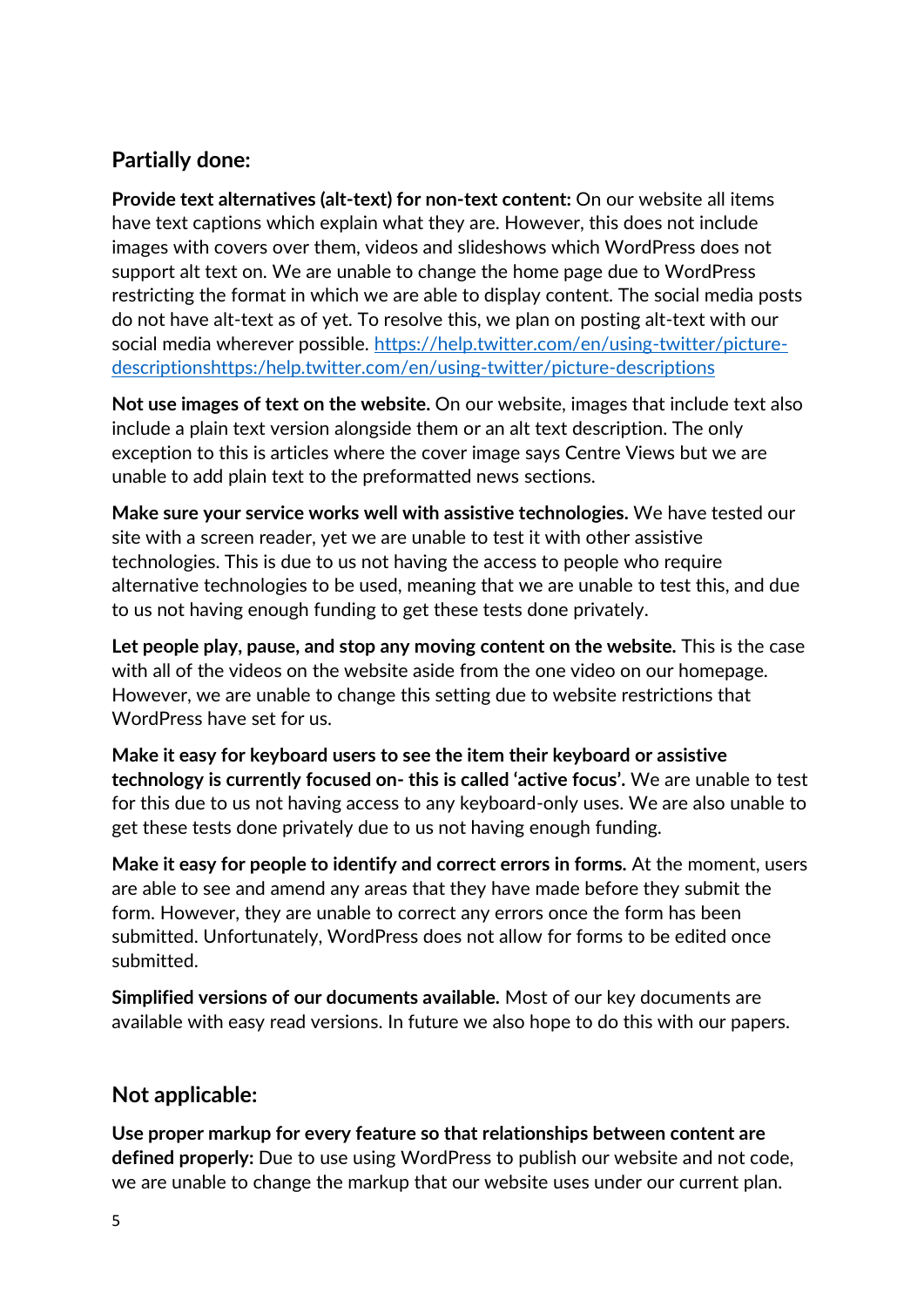**Make sure everything works for keyboard-only users.** We are unable to test for this due to us not having access to any keyboard-only uses. We are also unable to get these tests done privately due to us not having enough funding.

**Use valid HTML so user agents, including assistive technologies, can accurately interpret and pause content.** We do not use HTML when creating our websites, therefore this is not applicable. Accessibility within the code falls to WordPress and not us, with us not having the ability to test whether this is the case or not.

**Make sure your code lets assistive technologies know what every user interface component is for, what state it is currently in an if it changes.** We do not use code when coding our websites, therefore this is not applicable. Accessibility within the code falls to WordPress and not us, with us not having the ability to test whether this is the case or not.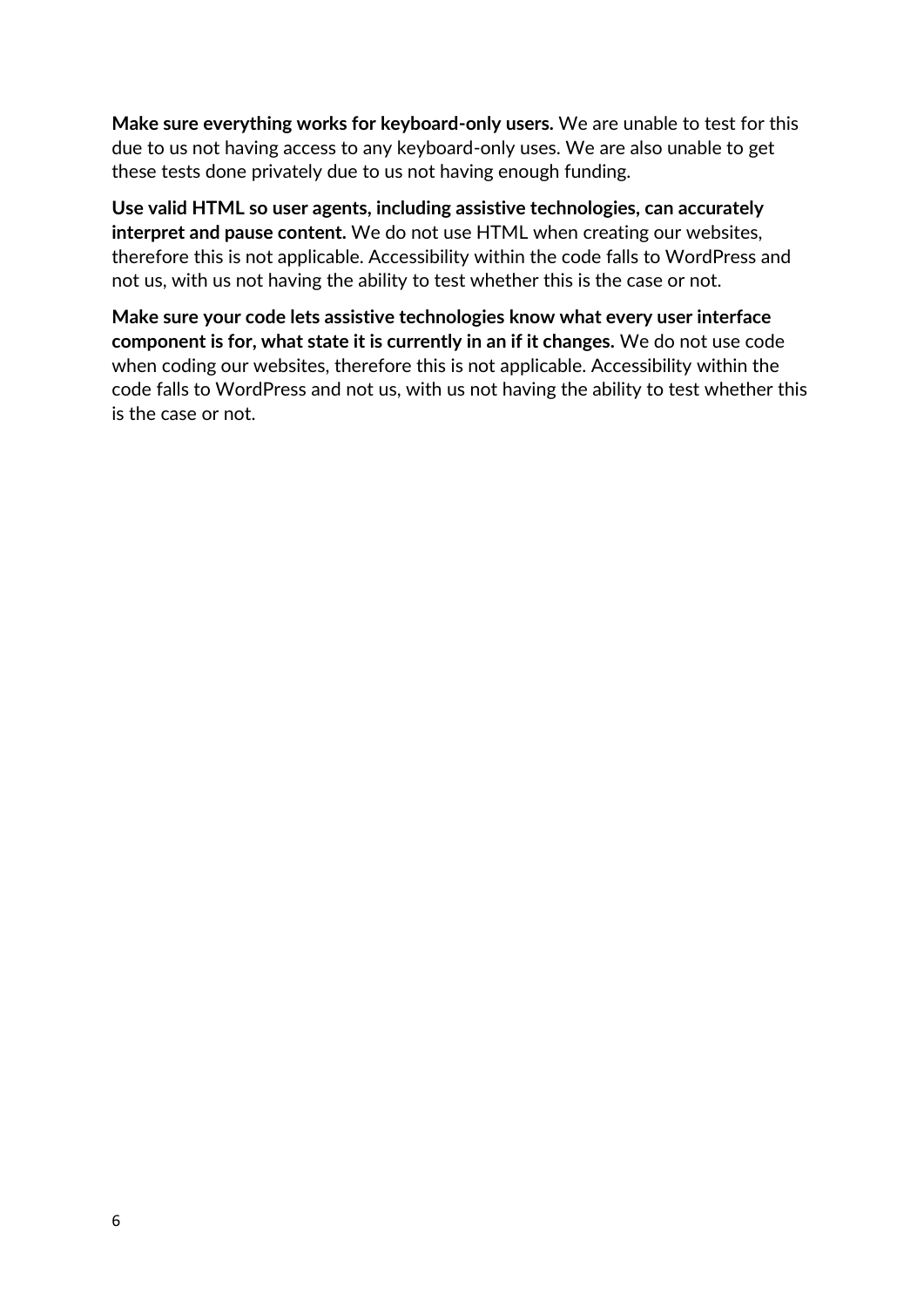## Reviews:

## **Comments from our first review (10/11/2021):**

When carrying out this review, it became apparent that there was a lot that we could do to improve accessibility. Whilst our content is simple to understand and scored highly on these measures, we do need to ensure that captions and alt-text are readily available across all of our platforms. It also highlighted that we are often restricted by our software that we use, however we are unable to change this at the moment due to us not having the funds that we require to do so.

## **Comments from our second review:**

Since our last review we have improved accessibility on a number of areas such as ensuring colour-blind people can use our website and see our graphics as easily as possible. We also increased the number of easy read documents that were available converting all of our safeguarding and complaints documents to simple easy read formats. We also did the same with our constitution alongside many of our other core documents. Attendees at future events will also be able to contact us with any additional needs. We have made a large amount of progress although there are still some areas we can improve on when we have additional finances. 21 areas are green, 7 in orange and one is red.

## **Comments from our third review (01/01/2023):**

This review showed some small areas of progress, especially around transcripts for videos which was our largest area for improvement. A few of the areas where we are limited to orange rather than green are limited due to our website which we will look at upgrading. Other areas will take time to fix which we hope to do when we next review these policies. Overall, 23 of the areas are now green, 6 areas are in orange and no areas are in red.